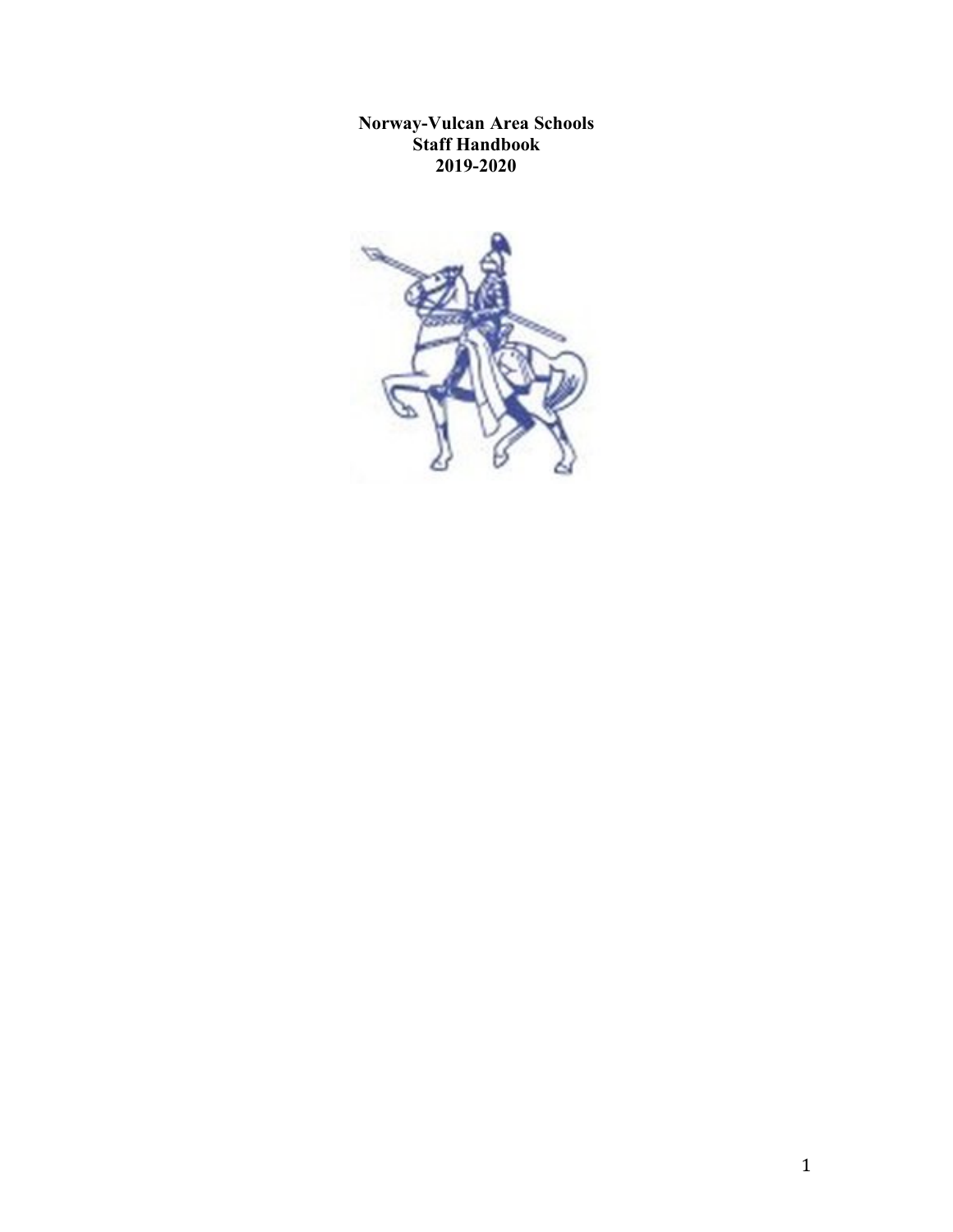### **Forward**

### District Mission: **The Mission of Norway-Vulcan Area Schools is to create a learning environment where all students can reach their potential.**

While our Mission Statement is simple, it was derived with much thought. The team that created the statement wanted something that was clear, inclusive of all students, to the point, and focused on what our mission is. Our mission statement makes clear that we are an organization whose primary function is to provide the education necessary for optimal success following graduation.

The function of this handbook is to provide resources for staff members regarding the many, many strands that contribute to student learning, student well-being, and student success. This handbook also contains references for staff members regarding staff procedures and staff functions.

Is it inclusive of every situation any of us might face? Hardly. Our profession has long ago taught me that, though I've been around for a while now, I've not seen everything under the sun. It never fails that, pretty much annually, something happens that neither I, nor anyone else on our staff has dealt with before.

Communication is the key to successfully navigating any school year. From our newest to our most experienced staff members, each of us may find ourselves unexpectedly confronting the unfamiliar. I encourage you to communicate when you find yourself in doubt about what to do. The best way of avoiding unwanted complications is to confront and communicate about them at their earliest onset.

This District Handbook is intended to help with items that apply across our Norway-Vulcan Area Schools. Specific building guidelines and procedures can additionally be obtained from their respective building offices and administrators.

Thank you for all you do for Norway-Vulcan Area Schools students and families. When one endeavors to sit down and write all of the things that school staff do, it quickly becomes apparent that our roles in children's lives are hugely important and of large responsibility. While the home is the first influence on a child, schools are likely a nottoo-distant second. There will no doubt be days and students that will test us; there will also be times of the gratification of seeing a student "get it" after struggling with a task, or in seeing a student faced with challenges rise above them as well as many other rewarding moments.

To reflect back then upon the District mission statement, our roles are complex, important, influential, meaningful and challenging. You are an important piece in the lives of children. Your efforts on their behalf are deservingly, much appreciated!

One final note before moving on--this version of our Handbook has been written with an eye on the fact that we are at a point in the District's history when we are seeing a large turnover in staffing. This is why, where appropriate, I've included a narrative about the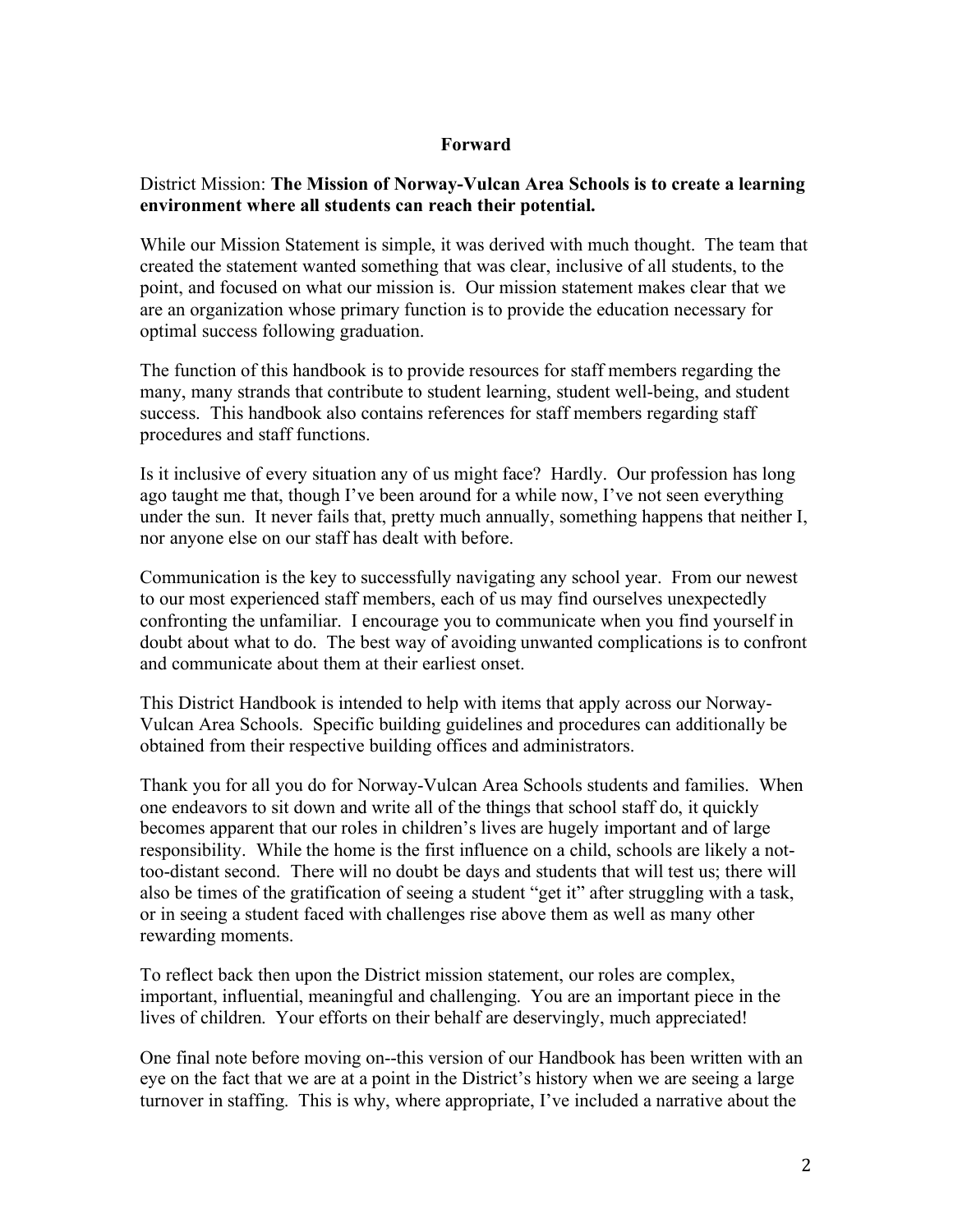philosophy and reasons behind some of the topics herein. Hopefully this will help folks new to our District better understand our history while experienced staff members grant a bit of patience and bear with the narrative.

### **Who's Who?**

The most important thing in knowing whom to ask what is to know what their general responsibilities are. For a list of specific names and extensions, please see the Staff Directory at the end of the Handbook.

**Teachers:** While grades, curriculum, standards and expectations certainly vary based upon the aforementioned, generally speaking teachers are responsible for day to day lesson planning, student safety, organization, structure, delivery, and assessment of appropriately specific learning objectives in their classes and classrooms. Teachers are also the primary line of communication between students and the home in regard to student academic progress and behavior. Teachers also have additional responsibilities including, but not limited to, reporting attendance, abiding by state laws, rules and regulations as well as abiding by specific district policies, guidelines, and contractual obligations.

**Support Staff:** Support staff have varied assignments ranging from classroom aid, maintenance, custodial, food service, secretarial, transportation and other potential responsibilities. Because of the variety of responsibilities covered by support staff, it is not reasonable to list them all here. Support staff are an essential part of our education team whose service in a myriad of roles help to make student success possible. Like all District employees, they share responsibility for student safety and conduct.

**Counseling and Social Worker:** It is a grand oversimplification, but our counselor and social worker are here to help our students with emotional and life needs that are not handled in the course of a regular classroom. These needs certainly range from mild to more concerning and may require the counselor or social worker to collaborate with teachers, administrators, parents, and outside support and even legal agencies. Our social worker and counselor can be an important resource for teaching, support, and administrative staff in understanding and responding to behavioral needs that may need to be met in the day to day function involving particular students. While all staff members are required reporters (more on this later), the counselor or social worker may be helpful to staff should they have questions as to what is required to be reported to an outside agency and as to how to make such a report.

Counseling is also charged with helping students navigate the possibilities of what they will do upon graduation. To this end the counselor may help with career and college planning, applying to post-high school experiences, and the planning of trips and meetings with colleges, recruiters and companies with opportunities for NVAS students.

**Building Administrators:** Building administrators are responsible for the day-to-day function of the building(s) and responsibilities assigned to them. Administrators are responsible for the creation of a daily schedule and the assignment of any staff responsible to carry out said schedule. Additionally, they are responsible for the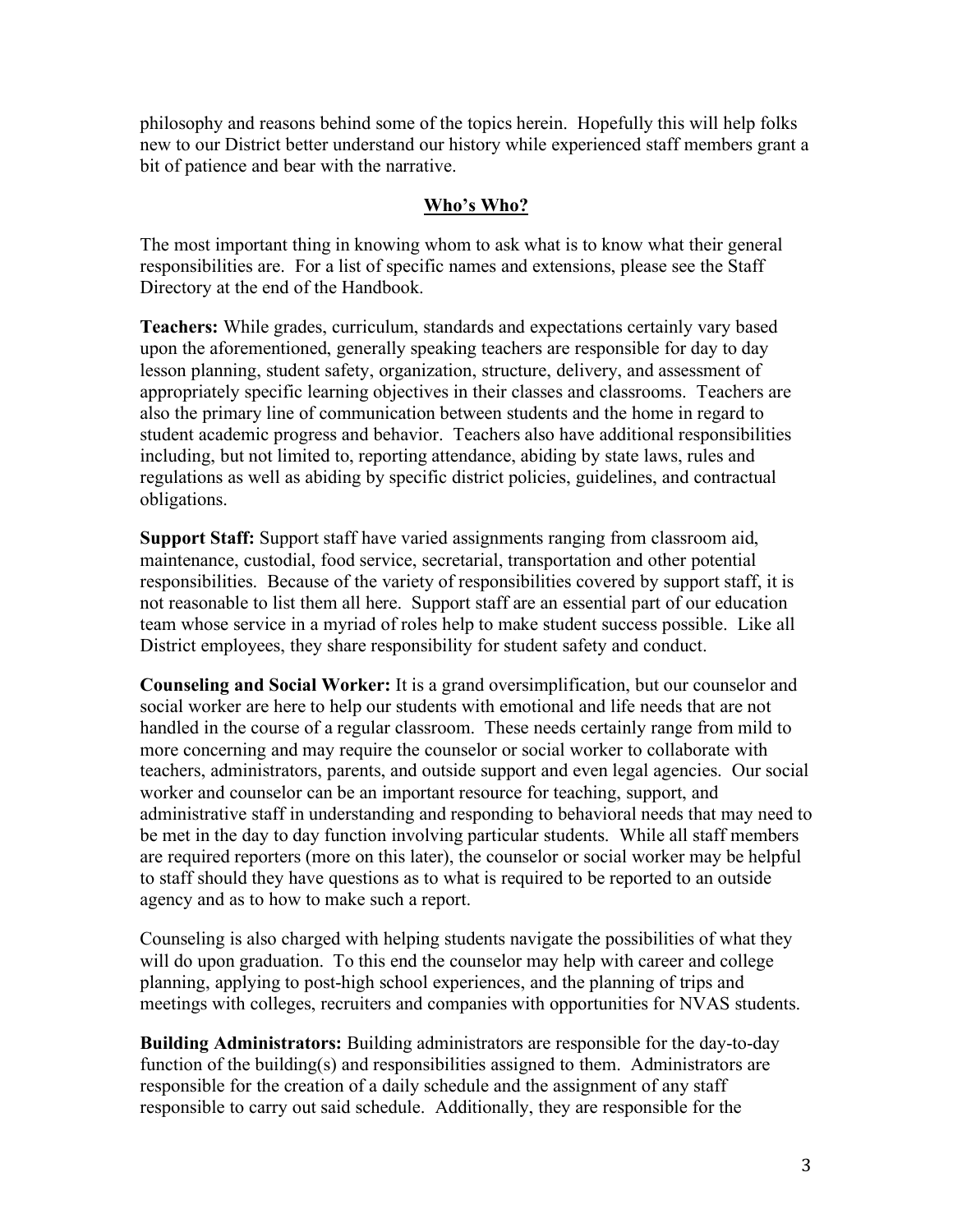evaluation of staff, and should need arise, for carrying out corrective action should need arise in the realm of staff function. Building administrators collaborate with teachers, parents, and other concerned staff and/or agencies in cases involving student conduct and are responsible for determining appropriate responses to student behaviors. They are the primary communication point for questions specific to their assigned grades and the first in the chain of command should an assigned staff member have a question about how to handle specific needs, responsibilities and questions.

Each building has an assigned budget over which the appropriate administrator has responsibility for. As with any of our roles in our district, it is not reasonable to expect a list of all possible responsibilities a building administrator may have. As I indicated in the forward to this handbook, communication is key! If you have a question about what to do, the appropriate building administrator is often the first resource to turn to.

**Technology and Technology Director:** NVAS is very proud of the abundant technological resources available to staff and students. Because tech evolves constantly, the Tech Director is responsible for keeping up with and updating District technology. Questions regarding technology should be directed to the Tech Director. The Tech Director's office is in the High School main office.

**Maintenance/Custodial Director:** Our maintenance/custodial Director is in charge of assigning the staff under his direction to their various tasks. If you have a question or problem that is of a maintenance/custodial nature, questions should be directed to our Director. Again, because our district is small, our Director tends to be at various places on our campus attending to needs. A message can be left in the Board Office for the Director.

**Food Service:** Our Middle School gymnasium also serves as our cafeteria on school days. The Head Cook's office is located in the kitchen area of the Middle School gym. For specific cafeteria procedures, see guidelines specific to your school.

**Business Office:** NVAS is part of a business consortium within our Intermediate School District. Our Business Manager's main office is at Woodland School in the Breitung Township district. She is also normally here in the mornings on Mondays. Our business office is responsible for payroll, budgets, and the other financial needs of the District. Questions about payroll should be directed to the Business Office.

**Board Office:** The District's Executive Secretary and the Superintendent are located in the Board Office, which is located in the middle of our building near the Media Center and Middle School Gym. Personnel records, hiring, budgeting information, Board information, and curriculum all flow through the Board office at one level or another. Student IDs, building keys, and Food Service also run through the Board office via the Executive Secretary. For District level information, the Executive Secretary is a fine place to start a question with.

**Executive Secretary:** In addition to serving as the Board and Superintendent secretary, the executive secretary also handles lunch IDs, free and reduced lunch applications, bank deposits, and keys for district facilities.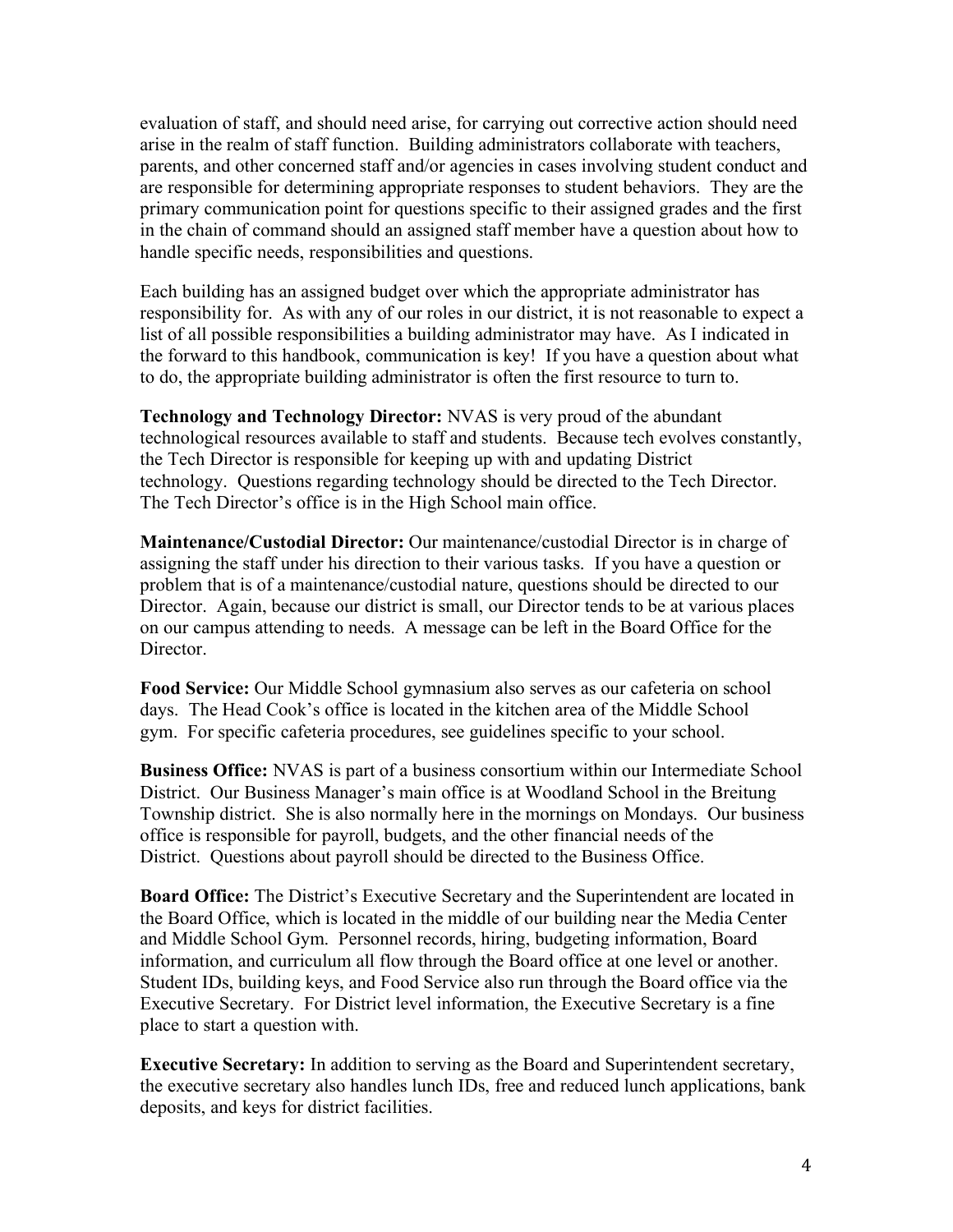**Superintendent:** The Superintendent is responsible for communication with Board members and for the day-to-day function of the District as a whole. The Superintendent determines how various duties are delegated and carried out and sees that Board Policies and Guidelines are followed. The Superintendent is responsible for overseeing the District budget as approved by the Board.

Personnel and Human Resources fall directly under the Superintendent's responsibilities. The Superintendent recommends candidates to the Board for hiring. In the case of serious discipline matters involving staff or students, the Superintendent is involved in determining courses of action and potential Board recommendations as well.

The Superintendent is also responsible for communication outside the District with various local and state agencies and is responsible for communication with the media in cases involving Board, legal, or controversial matters.

Because our District is not large, the Superintendent may also be involved in filling in for administrators when they are absent.

## **Chain of Command**

NVAS follows and adheres to a clear chain of command that runs from the classroom to the Board Office. Classroom level concerns will first be referred to the responsible teacher or other responsible staff member. Normal chain of command would expect that a question about a classroom matter to a principal or to the superintendent would first be referred back to the teacher. This is done in order to make it clear that the teacher is the authority in the classroom. Most concerns are often taken care of with communication between the classroom and the home.

The second step in the chain of command is the principal of their respective buildings. A principal may become involved in student behavior if efforts in the classroom have not been productive and/or in cases where the behavior in question of such a nature that removal from the classroom is necessary. A principal may also conduct meetings with teachers and parents with the hope of making the classroom a productive place for the student.

Principals are also the first step for staff in matters of concern about procedures, policies, and school rules. As mentioned before, principals also have responsibility for their building budgets and decisions based on those budgets. Principals are also normally the link in the chain of command between the building and the superintendent's office as well.

The superintendent follows building principals in the chain of command. Discipline of a nature that cannot be resolved at the building level may move to the superintendent's office. For students this may mean that a recommendation for a long term suspension or expulsion may be made from the superintendent's office to the Board. For staff this may mean that discipline stronger than a written reprimand is in order and, in serious cases, Board involvement may be necessary.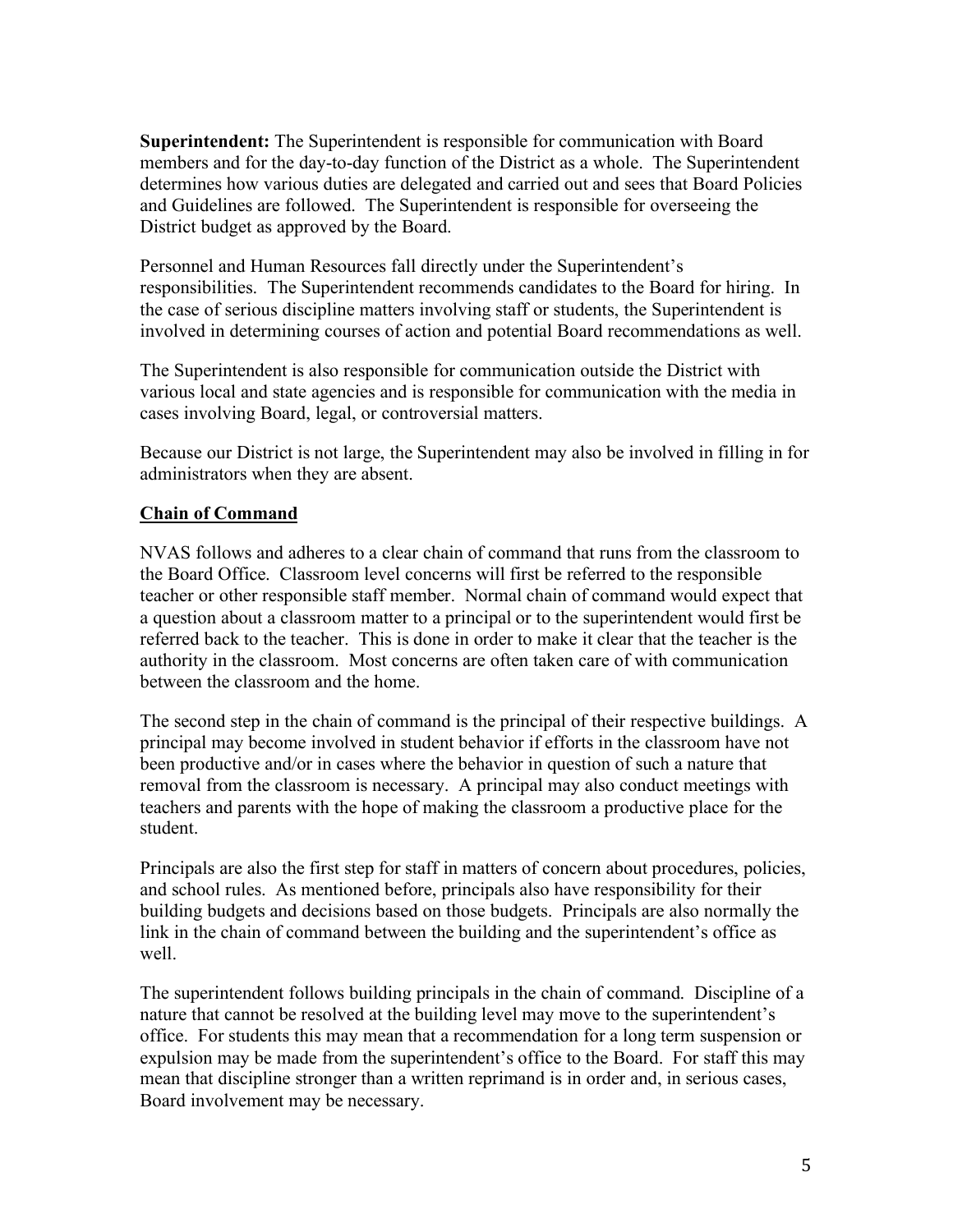The Board only becomes involved in student or staff discipline matters of a serious nature. The superintendent is responsible for informing and advising the Board in matters that are of a Board level in this aspect of the chain of command.

All of the above about chain of command may lead you to wonder why it is so important that the chain be followed. In having worked in environments where the chain of command was clear and followed as well as in environments where it was not, I have learned that having this clear structure provides the best support for each District employee in their respective roles. When the chain of command becomes inconsistent or unclear, confusion may reign.

Maintaining this structure also provides the support each of us needs to be certain that the proper steps and procedures were followed. Imagine if, upon hearing a complaint about a particular classroom, an administrator made decisions about what to do based solely on said complaint. If this happens the teacher's role in the classroom becomes undermined by the administrator and the administrator then becomes the de facto authority figure in that classroom. Important also in this example would be that the teacher has been kept entirely out of the loop in terms of her/his own classroom.

Instead, when a concern is brought to an administrator, the first response should be to ask if the complainant has spoken with the teacher first. Experience has taught me that what a child says happened in a classroom and what actually happened may be quite different. Very often this can be settled with a conversation between the teacher and the relevant parent or guardian. Maintaining this chain of command helps to provide staff members with the support they need from one another. It also helps to prevent any of us being blindsided by a particular topic. Remember, communication is key!

### **School Board**

What then are the roles and responsibilities of the School Board and of individual Board members? Broadly stated, the purpose of the Board of Education is defined in its Policies and Bylaws as, "The Board of Education exists for the purpose of providing a system of free, public education for children in grades K-12."

That's pretty broad and the full duties and actions of the Board may be found in our Board Policies and Bylaws which is available online at: http://www.neola.com/norwayvulcan-mi/. School Boards accept the responsibility for overseeing the public education system in their local districts while at the same time recognizing that ultimate authority rests with the State. School Boards then operate under that State granted authority. I'll stick to the basics of what a Board does and the actions a Board undertakes that are of the most frequent effect in our schools.

A Board is a group of locally elected members who collectively serve as the supervising authority of the District. As with our local, state, and federal governments, the Board speaks through its collective action via the majority vote of its members. Most easily this can be remembered as, "The Board speaks through its votes." While Board members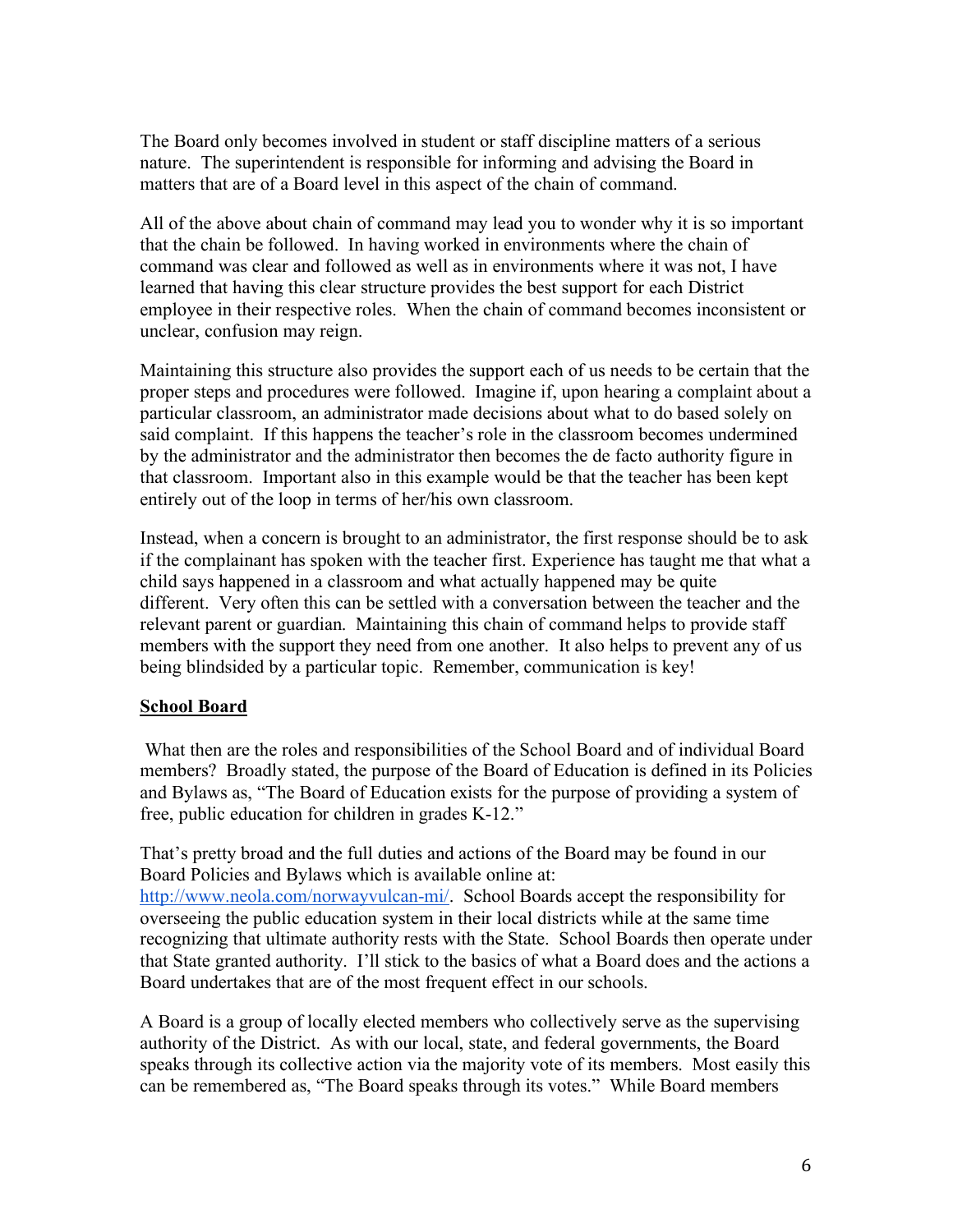have unique and individual thoughts and voices, the Board operates as a whole via voting at public sessions.

The actions that School Boards take that are most frequent and apparent include, determining District Bylaws and Policies; reviewing budget reports and determining action based upon the overall financial health of the District; receiving recommendations for hiring from the Superintendent and taking action on the same; receiving recommendations from the Superintendent regarding disciplinary matters and taking action on the same; approving curriculum adoptions and assuring that State curriculums are followed; hearing about the academic progress of the District and making decisions based upon the same; and hiring and evaluating the superintendent. This is by no means an all inclusive list!

In cases where a matter rises to being of Board concern, the Board is a part of the chain of command as well. In such matters the Board is the final local link in the chain.

Board Policy directs that communication between employees and the Board goes through the Superintendent. While employees may know individual Board members socially, or even as family, employees and Board members are not allowed to discuss Board business, Board relationships, or other matters of Board concern or potential action. Discussing one's hopes for a successful season for the basketball team is fine. Discussing one's thoughts or feelings regarding District policy, administrative decisions, evaluations, other staff members, budget thoughts or recommendations, or student matters is prohibited. In short, if in doubt, don't discuss it. Questions regarding this should be brought to the Superintendent.

## **Students and Employee/Student Relationships**

There are a number of items to bear in mind in regard to students and our professional relationships with students. I have had to be involved in instances where an employee stepped over the line between professional conduct and proper employee/student relationships. It is my sincere wish to never have to be involved in such matters again. All District employees must constantly bear in mind that they are legal adults with specific responsibilities and expected behaviors in regard to our students. This is true of all students, including any who may be of legal adult age.

We should all bear in mind, all the time that our clients are, insofar as the law is concerned for District staff, all children. The District will maintain this point of view as well. District employees having any questions about proper behavior and students, would be best to ask an administrator prior to making any unfortunate decisions.

Our main role in students' lives is to help them attain their highest potential academically and personally. When it comes to students' social lives, we may be club sponsors, coaches, chaperones, and other supervisory roles, but we are always the professional and the adult in the room, on the playground, in the athletic venue, etc. District employees serving our students in any manner are expected to maintain the highest degree of professionalism and conduct and to follow all rules, policies, administrative guidelines, and laws of local, State and Federal governments.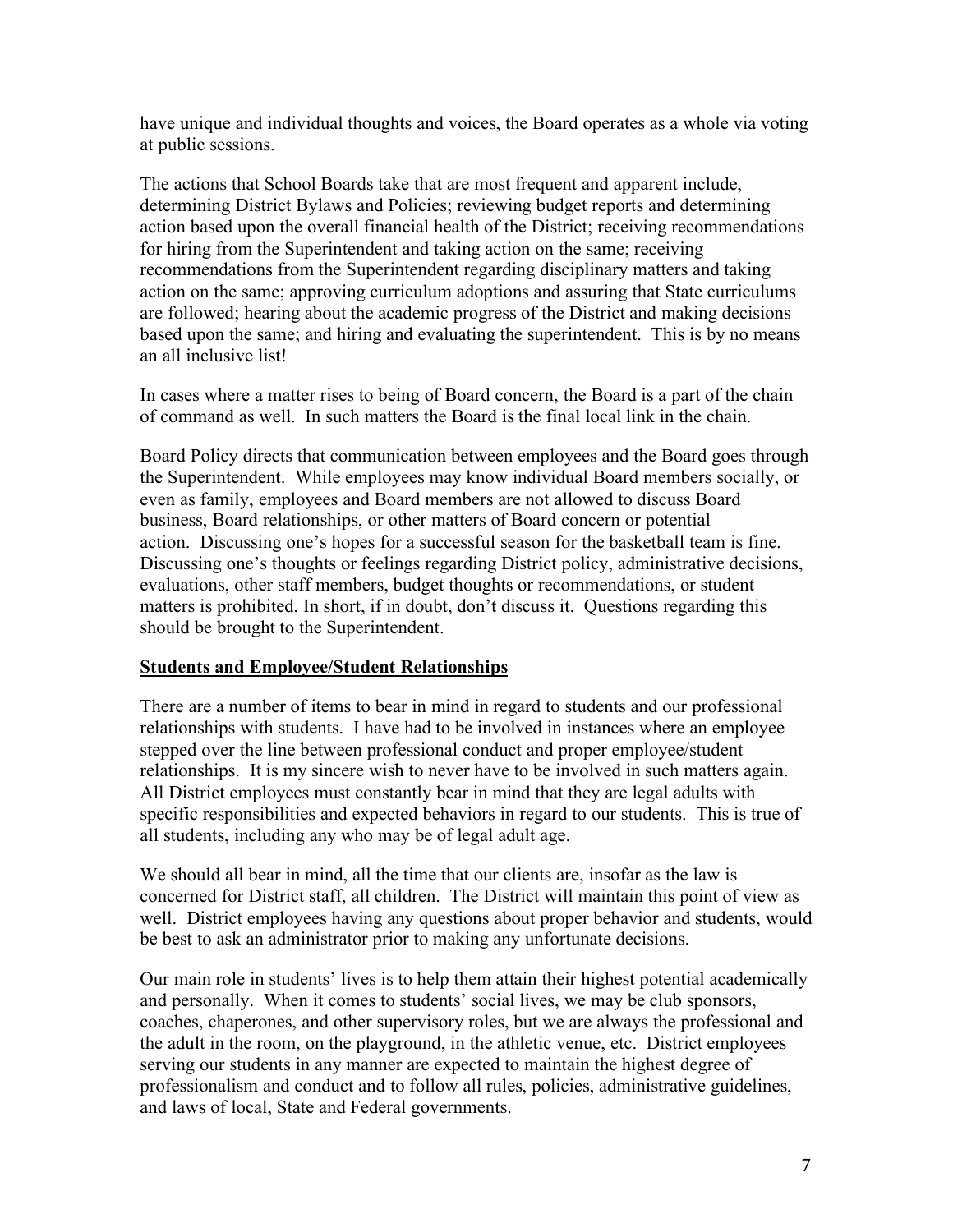"I thought we were friends"

Many of us have heard this utterance from a student at some time or another. Students and staff members are not friends. While all staff members are expected to be friendly, approachable, and courteous toward our students, we are not their friends.

If it helps, here is what I told students who confused what our relationship was, "I appreciate that you feel that I am important to you. You are important to me too. However, it is my job to assess your progress in my class, give you a grade based upon my assessment, give you a citizenship score, and report any concerns I have about you to your parents and/or administrators and outside agencies if need be. I promise you that I will do all of these things, whether you would like me to or not, because that is my job. Are your friends responsible for these things and would you want them to be?" I never had a student tell me that they wanted a friend who would carry out each of those roles.

# **Electronic Communication and Social Media**

While electronic communication and social media may be a part of a teacher's toolkit, staff are strongly cautioned to make certain that all electronic communication takes place on classroom sites and that it pertain only to school, educational matters. Staff are warned not to "friend" students for social, non-school related purposes. In order to keep this a clear line of demarcation, I always advise staff to not use school email or sites for personal material. All employees are reminded that they have no reasonable expectation of privacy when using school hardware, software, media, or other forms of school identified electronic or social media. Specifically in regard to your District provided email, it may be reviewed at any time by District administration without your permission or your knowledge. The same goes for any electronically accessible site an employee creates or maintains for educational purposes. It is strongly recommended that employees maintain a strict line between their school and personal online and electronic identities.

## **Mandated Reporting and Mandated Reporters**

Michigan law designates school employees as mandatory reporters in the case of suspected child abuse or neglect. This means that upon learning of or suspecting child abuse or neglect, District employees are required to report this to Child Protective Services, immediately.

The centralized intake hotline is (855) 444-3911. This hotline functions 24 hours a day, 365 days a year. If you have a reason to report child abuse or neglect and have questions about how to do so, you may see our counselor, our social worker, or any of our school administrators. Michigan law requires that the person suspecting or witnessing the abuse make the report. I have had to make such a report. It is quite simple to do. Know that the line may have a queue. The automated system will tell you where you are in the queue. If you anticipate needing help, timewise, please contact your administrator or our counselor or social worker.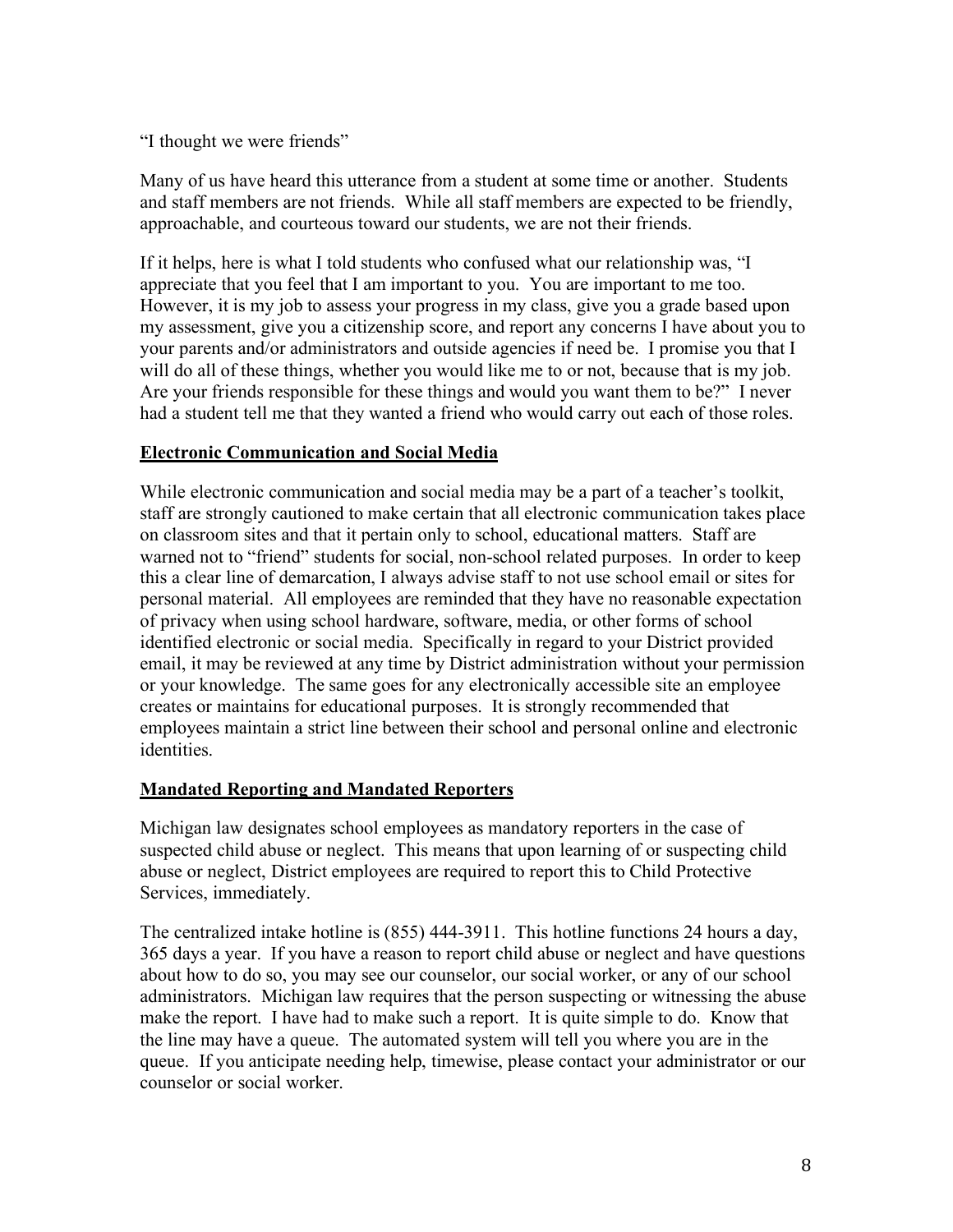You will need to have the child's name and description of what you suspect or see on hand to report to the intake employee. It is important to remind school employees that they are mandated reporters at any time when witnessing or learning of child abuse or neglect and that this is not simply limited to school property, school hours, or school functions. Again, if you have a question about this in regard to a child, it is best to ask right away. You may read more about Michigan laws and guidelines for this at: https://www.michigan.gov/mdhhs/0,5885,7-339-73971\_7119\_50648\_7193---,00.html

The appropriate building administrator should be notified when a report of suspected child abuse or neglect occurs.

# **Criminal Sexual Conduct (CSC), Title IX and Considerations Therein**

I need to take a moment to be very clear on matters pertaining to any suspicion that a student has been a victim of any sort of sexual harassment or conduct. If you suspect there has been any such conduct that any student has been a victim of, whether it has occurred in or on school property or at school events or outside of school anywhere you must report this immediately.

If a student reports any specific concerns or details to you, be certain to make clear notation of what you were told, when you were told it, by whom, and any details that are shared with you. You must retain these notes until they are delivered to school administrators and/or legal personnel.

Of special note in our technology saturated day and age are electronic devices that may contain information or pictures regarding what would amount to criminal sexual misconduct or harassment. Should a student present you with an electronic device that s/he asserts has evidence stored on it, retain the device right away. If the student will not relinquish the device please contact an administrator immediately. Try to keep the device in plain view so that any evidence cannot be erased. DO NOT view or download or search the device for evidence. This action falls to law enforcement. Remember, the transfer of data that may be considered child pornography and is a crime. School officials will contact legal authorities for how to deal with any retained information or device.

It is very important to reiterate that the immediate notification of administration happen if you suspect some form of CSC may have occurred.

## **Witnessing or Having Knowledge of Abusive Behavior by Another Employee**

Though it is deeply hoped that it never occur that any staff member be inappropriate with any child, it must be made clear that should an employee suspect that a fellow staff member is behaving inappropriately with any child, whether they are a student of this district or not, the mandated reporter law does not exclude fellow employees from reporting. Should you suspect that a fellow employee has been inappropriate or abusive toward any child in any way, your responsibility as a mandated reporter remains the same. Understandably, this would be a most uncomfortable reality. Should you suspect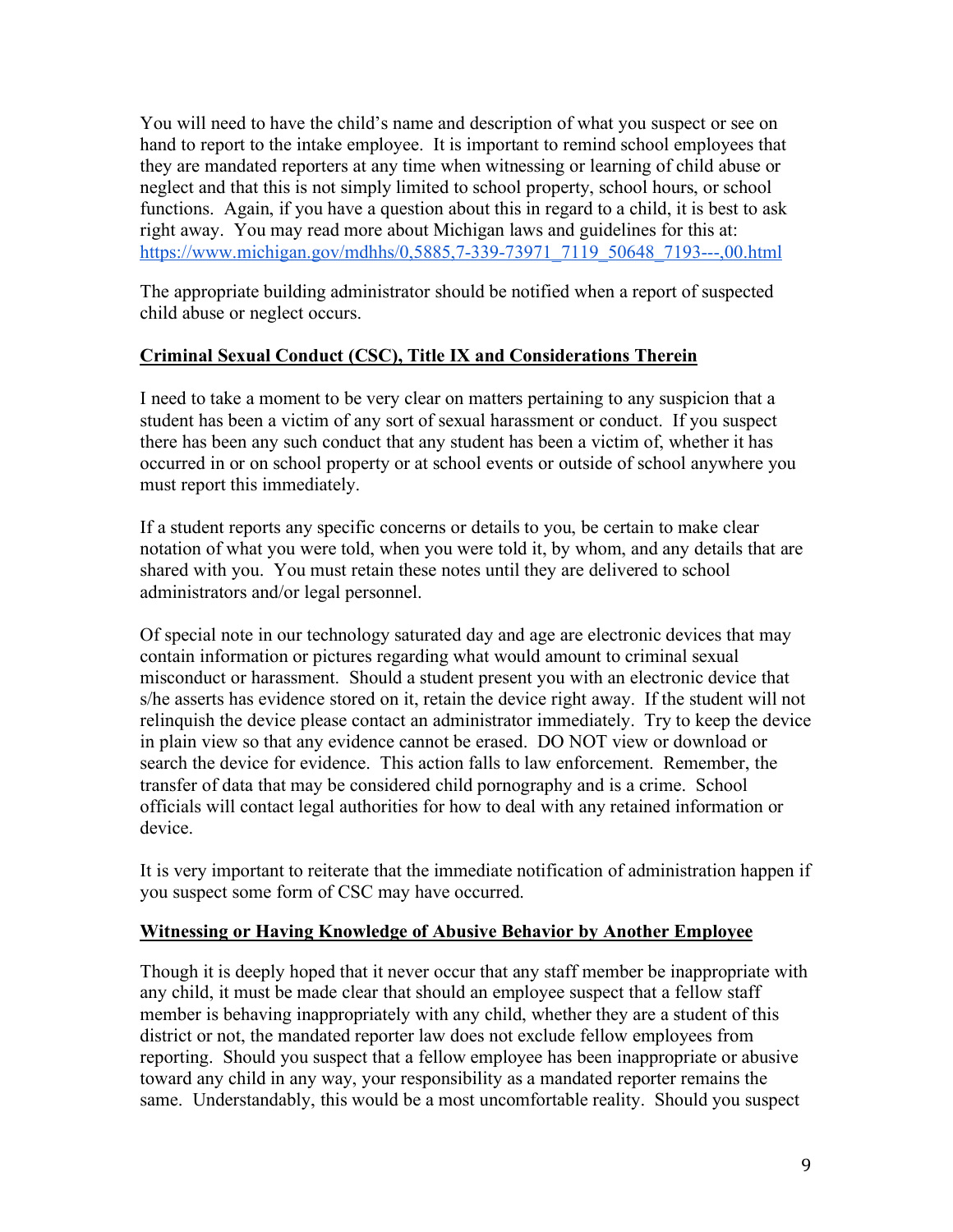a fellow employee of child abuse, neglect, or inappropriate or illegal behavior toward a minor, you are a mandated reporter. Under such a circumstance you should reach out to your building administrator immediately. If that administrator is absent or not available, contact either the superintendent or a different administrator. Do not allow someone else's illicit behavior to make you complicit to what may be a crime.

# **Attendance**

Attendance is to be taken daily per the procedures laid out in each of our three schools. Please remember that attendance is not only a District requirement, *it is a legal document and record for the State of Michigan as well*. I have had my attendance records subpoenaed for a student who was being investigated by legal authorities. It is not uncommon for parties in a custodial conflict to subpoena attendance records. One never knows what may become important at some point. Taking accurate daily attendance per building guidelines is an important and required part of record keeping. Failure to take the required attendance violates both District Policy and State of Michigan requirements.

Please do not have students take attendance and record the same for you. Remembering that your students are minors, records in regard to them are confidential and not to be shared improperly with other students.

# **Grades and Academic Records**

Like attendance, grades are information that should not be shared with other students. Truly, the only folks with whom a child's grade(s) should be discussed is the child, their parents or guardians, appropriate District staff, and outside agencies if proper and necessary.

Grades are a reflection of a student's ability and level of competence in a given and specific area. The purpose of grades is to reflect a measurement that allows for discussion of and understanding of a measured content strand.

It helps to envision a grade as a specific measurement not unlike other scientific measurements. Grades are not a direct reflection of a student's personality, behavior, or likability and grades should never be used as punishment. Student misbehavior and like concerns belong in the realm of classroom management and/or of disciplinary matters.

While a student's personality or some behavioral reason may be a part of a student not doing work satisfactorily or even at all, the grade is a reflection of what is being measured academically and not a direct commentary on the student's personality or behavior. For students who are not complying with classroom directives or assignments there is a separate section regarding student discipline. Parents should be notified if a student is not turning in work.

The simplest advice I ever received on grades was during training for being an Advanced Placement reader. While students may have believed that the scoring of exam essays was a subtraction process, exam graders were specifically directed not to think that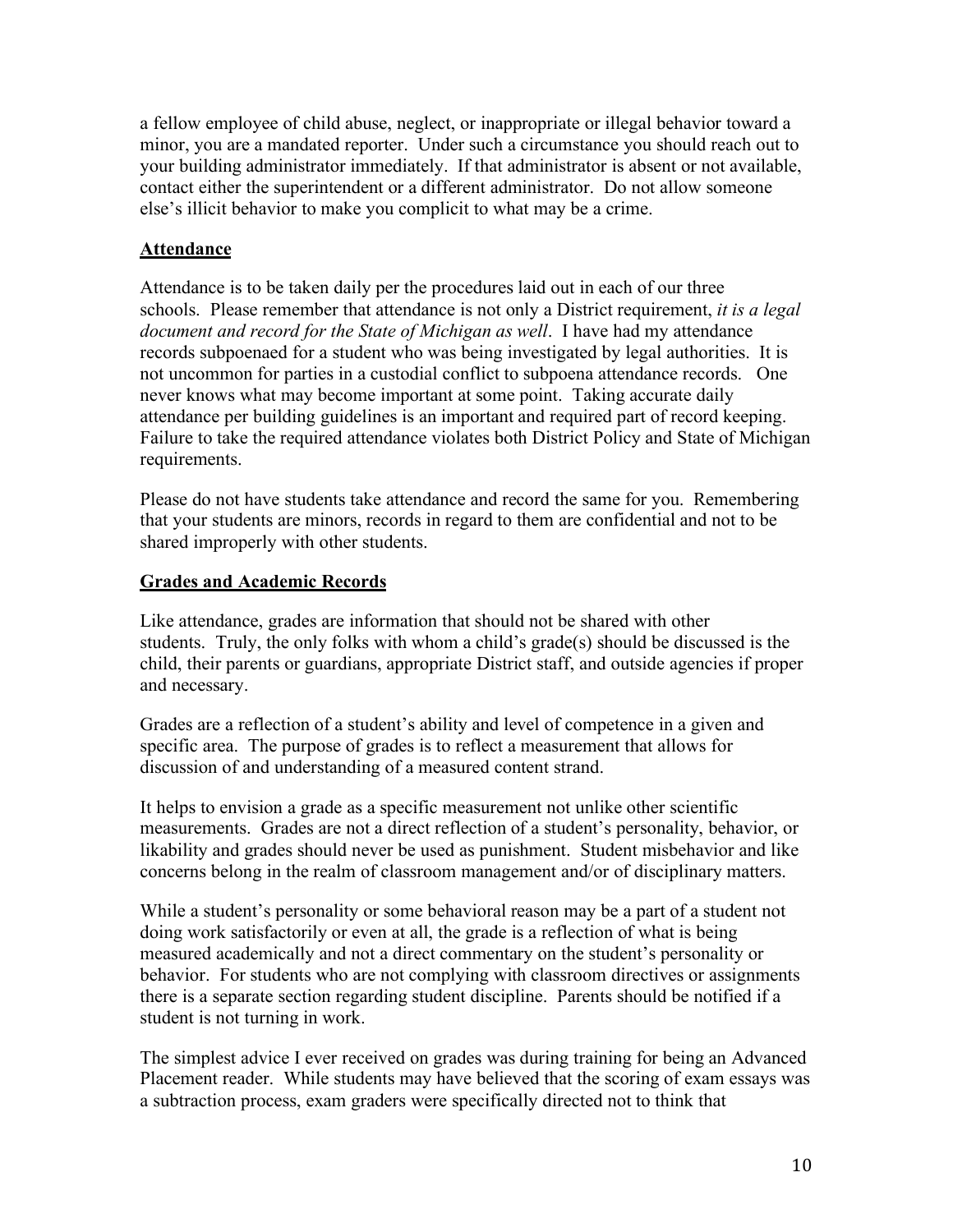way. Scoring, we were apprised, is better viewed as an addition process. A score reflects what a student is doing well and is a measurement of those same aspects. This simple advice alone causes a change in mindset. I used this in class in order to change the conversation to, "Here is what you are doing well and here is how that ends up in a measurement," and away from "Here are a bunch of things you are doing wrong and you need to start doing all of these things right." Just this change in approach made for much better and more collaborative conversations with my students. It allowed us to say, "Here is where we are," and then discuss what was needed to rise higher. When paired with clear rubrics, students were more receptive to and understanding of these conversations. If you find this approach to thinking helps in your grading, feel free to steal it!

Grading is different between our different buildings due to the ages of the students and what is recorded at an assessed level. Specifics on those levels should be addressed at those levels with the building administrator.

For staff members who rely on a point system for grades rather than letter grades for each assignment, points for work turned in should never be less than 50 points. A score of less than 50 points is lower than an F whose range is 50-59. Teachers may make note of low scores in order to document what misunderstandings students are having on completed work. They should not use less than 50 points for turned in work in the calculation of a grade for a course.

## **Bullying**

State of Michigan law requires districts to have a bullying policy and reporting procedures for bullying for students. NVAS' anti-bullying policy may be accessed here: http://www.neola.com/norwayvulcan-mi/ and is listed under Policy 5517.01.

Students may also report bullying via the State of Michigan website at: https://www.michigan.gov/ok2say/

Staff witnessing bullying should work to ameliorate the situation rapidly and be certain that both the victim and the guilty party are given due attention. Should the staff member determine that the nature of the bullying is beyond addressing at the classroom level, an administrator should be notified right away.

## **Classroom Management and Student Discipline**

In writing about classroom management and discipline I am first going to address student behavior in a general sense and then be more specific to our District.

During the spring of 2018 a Discipline Committee met to discuss student discipline and student behavior as well as approaches to the same. We read the text *Discipline with Dignity: New Challenges, New Solutions* by Richard L. Curwin, Allen N. Mendler, and Brian D. Mendler. Discussions were centered around the theories of addressing student behavior in the book in order to be conversant on current best practices.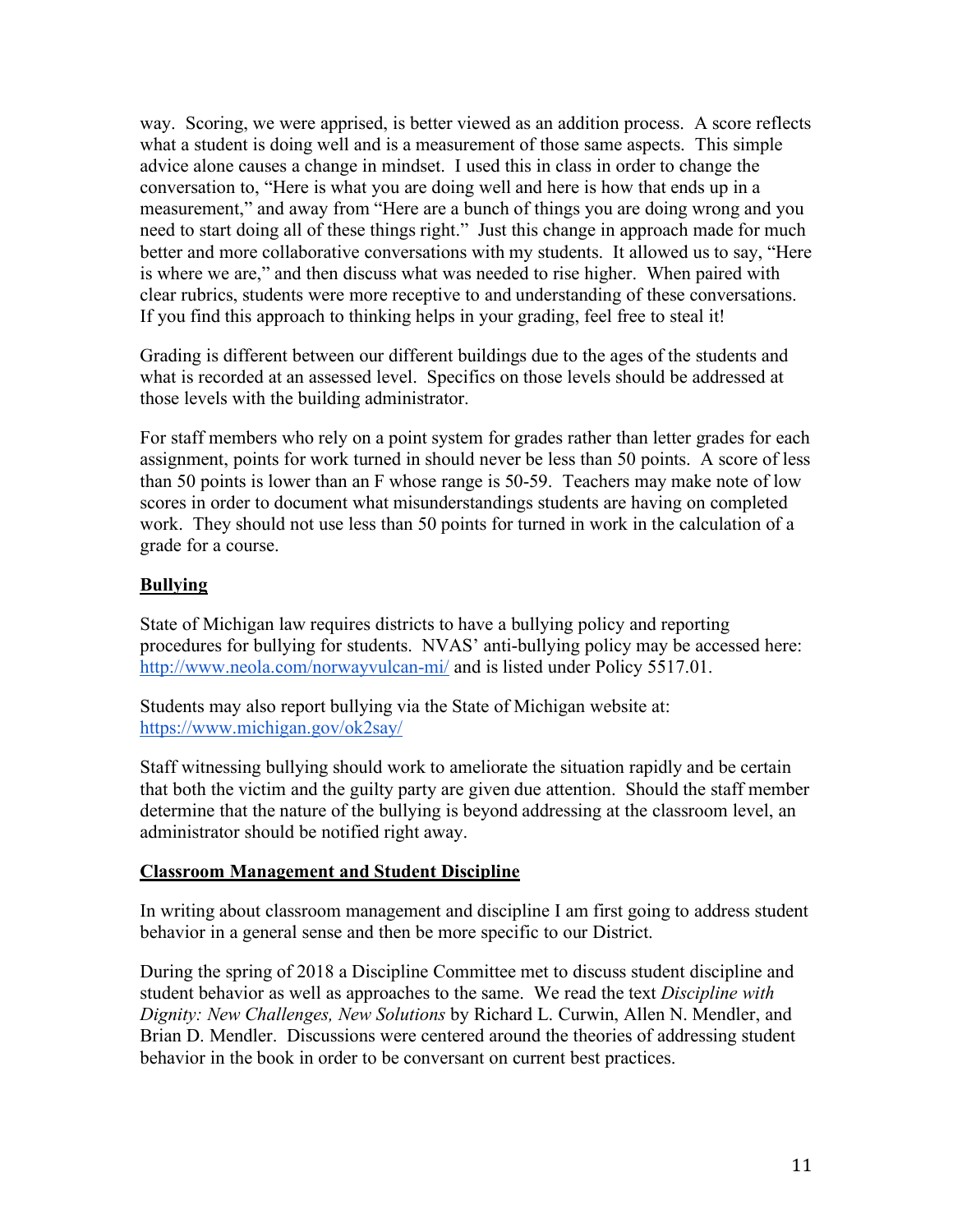Additionally, the State of Michigan has recently issued expectations for schools that include Restorative Practices as well as an aim of decreasing the number of suspensions of school students. In doing so the State has recognized that students who are not in school miss learning. Students who miss learning tend to fall behind and this too often leads to a cycle of suspensions and academic low achievement or even failure.

In reading *Discipline with Dignity* and then in our committee, we discussed the importance of first defining values or principles with students when setting classroom rules and procedures. The contrast between rules/procedures and values/principles as defined in *Discipline with Dignity* is, "Rules need to define *what to do and how to do it. Values* define *why we do it this way*." (p. 35).

Staff are encouraged to discuss school and classroom values with their students in the course of discussing classroom rules and procedures. Values are an important point in establishing a positive relationship between teachers and their students. Values state why every student is important and why learning is important.

Dealing with classroom behaviors and student misconduct goes with the role of endeavoring to teach children. It can help to remember that all of our students are children at varying stages of development. Inappropriate behavior may also have been learned outside of the school environment. If the appropriate behavior has not been taught or positively reinforced outside of school, it will need to be taught inside our school and our classrooms.

Most classroom misbehavior can be handled at the classroom level. When a child's misbehavior is not be successfully resolved by teacher intervention, the next step is for there to be contact between the instructor and the parent/guardian or with the relevant building administrator if the behavior is severe enough that it warrants immediate attention. Examples of items needing immediate attention include, threats, physical aggression toward a student or staff member, disruptive defiance to follow a directive.

## **Contracts**

Most employees are covered by one of two contracts, either the Education Association contract or the Support Personnel contract. It is recommended that employees read and be familiar with their contracts and know where to turn with questions.

The contracts with our two associations each have leadership teams representing their respective organizations. The leaders of those contracts may be a source of explanation. Administrators in both the buildings and the District office are also available for specific contract questions.

One item that has needed emphasis in recent years has been the requirement for teachers to give timely notification of anticipated changes in Lanes by June 1 of the given year. This is done so that the Board and Business offices may build accurate budgets for the coming school year. In order for a change in Lanes to become official, a college transcript showing successful completion is required prior to a wage increase being granted.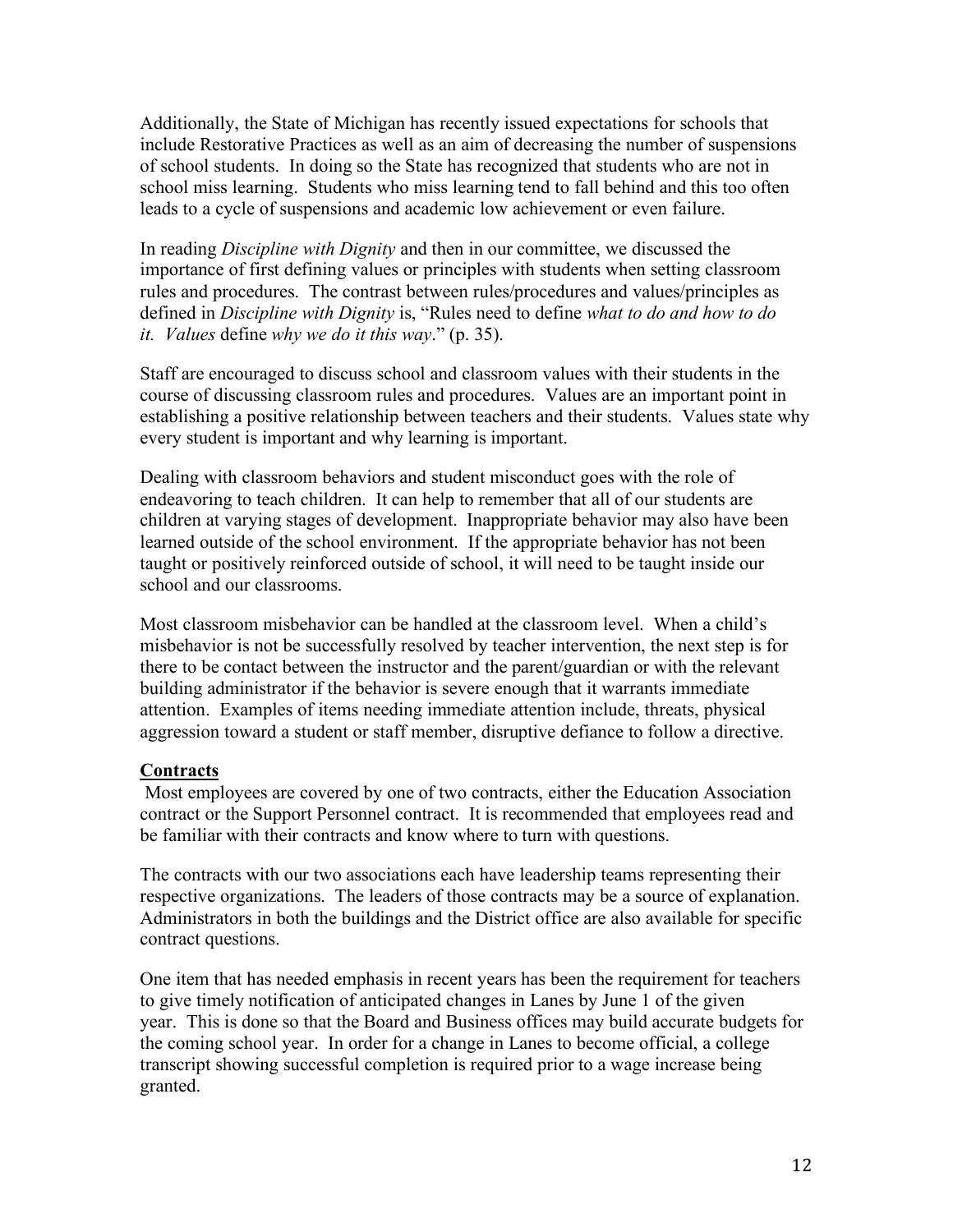# **Evaluation**

Michigan law requires that the District use one of several identified vendors for evaluation purposes. Districts across the Dickinson-Iron ISD have chosen to use the Marzano format for evaluations.

Incoming staff will receive orientation on the use of Marzano.

Marzano was selected because many of its core principles about best educational practice align with the District's. This will be covered in orientation. At the beginning of the school year teaching staff who will be evaluated will be assigned an evaluator. The evaluator will help her/his evaluees to set goals for the school year and will conduct evaluations during the school year.

Michigan law further requires that teaching staff being evaluated be scored as highly effective, effective, minimally effective, or ineffective. This rating is required to be reported to the State Department of Education at the end of the respective school year.

If you have questions about your evaluation, please contact your evaluator right away. If you do not know who your evaluator is, please see the superintendent.

## **Absence Reporting for Teachers**

Norway-Vulcan Area Schools contracts through Frontline Education for the reporting of absences and substitute teacher assignment if necessary. New staff members will be given information on how to utilize the system from the Board office.

Staff should leave lesson plans for substitute teachers as designated in their specific building. While it is always hoped that the course of instruction continue in the absence of the regular classroom instructor, it is also recognized that this is not always possible. For this reason each teacher should develop several days worth of emergency plans to be used in cases where either the lesson(s) cannot be continued or when the absence is of such a nature that the instructor is unable to communicate plans.

Staff members who find that they will out for an extended period of time should contact their administrator right away.

## **Copiers**

Copiers are located in each building and in the Board office. There is also a color copier in the Media Center. Staff are asked to limit color copies especially as they are much more expensive than black and white copies.

If a copier is jammed or otherwise out of order, please report it right away to the office secretary. Please do not leave a copier jammed and walk away without reporting it.

## **Crisis Alert Plan**

In the event of a crisis staff will be given instruction in a manner most conducive to communicating what is needed with respect to the crisis. Staff members should follow instructions given respective of the crisis in question.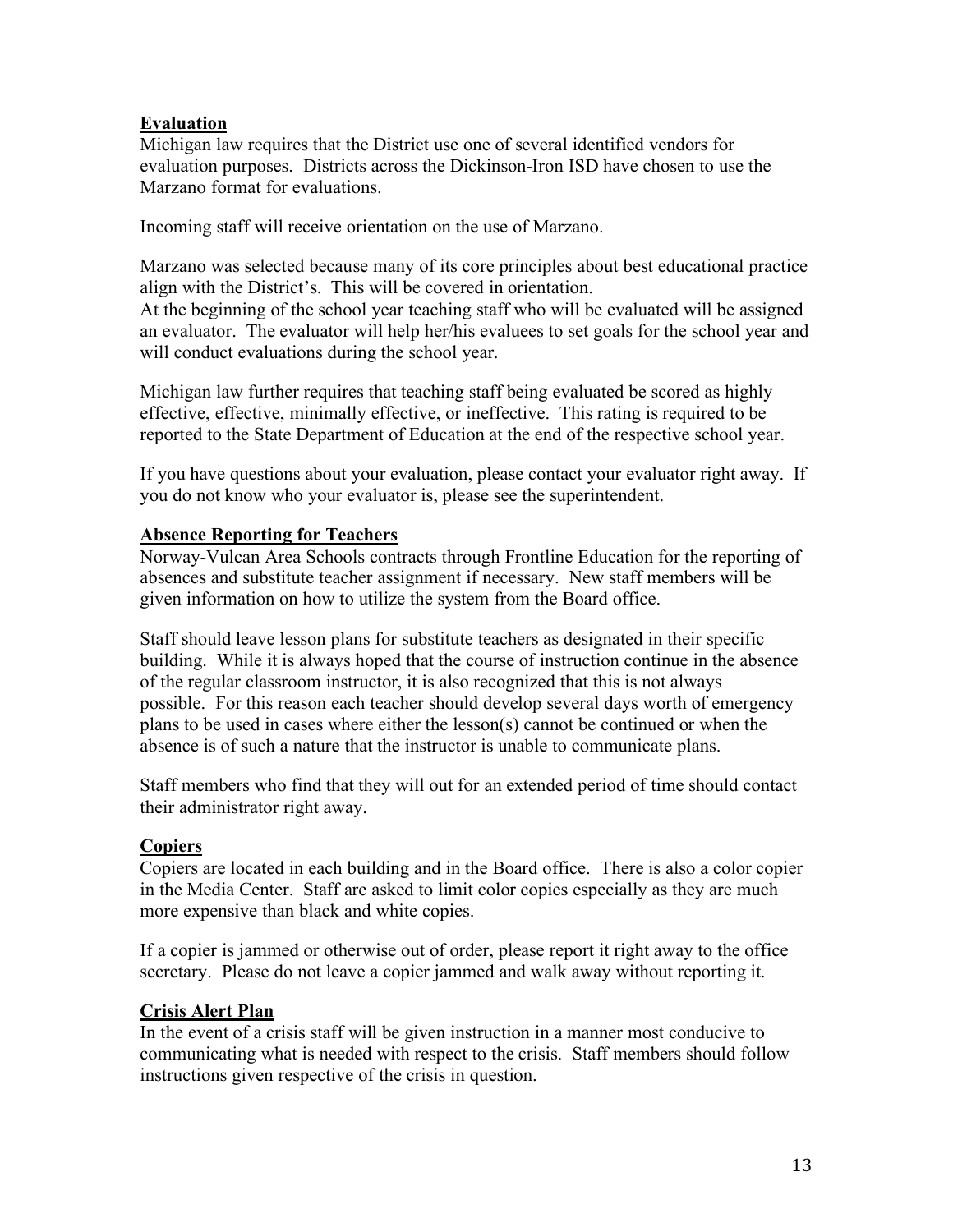Whether a crisis has to do with the passing of a student or staff member, or some other event, it is important to remember that our communication outside the district is critical. Please be extremely cognizant of any comments about any crisis as there may be more involved than meets the eye and some situations will evolve on a moments notice. Media should always be referred to the superintendent.

Common means of communication may include in class phone calls, email, or text messages.

## **Drug and Tobacco Free Workplace**

NVAS is a drug and tobacco free workplace. Employees should report any suspected student drug or tobacco use to an administrator right away.

### **Equal Opportunity Employer**

Norway-Vulcan Area Schools does not discriminate in employment on the basis of race, color, religion, sex (including pregnancy and gender identity), national origin, political affiliation, sexual orientation, marital status, disability, genetic information, age, membership in an employee organization, retaliation, parental status, military service, or other non-merit factor.

### **Fire and Emergency Drills**

State of Michigan Law requires that schools conduct five fire drills, three lockdown drills, and two tornado drills.

Staff members will receive directions on where to go for fire and tornado drills from their respective buildings.

The nature of lockdowns is such that if a situation were to arise instructions would be given that would be responsive to the level of threat and nature of the same.

Generally speaking there are two general directions for a lockdown drill, shelter in place and full lockdown procedures.

*Shelter in Place:*a shelter in place direction means that teachers are to lock their doors and keep students in classrooms, but they may continue with teaching activities. Shelter in place may be given in cases where law enforcement has asked us to secure the building due to an occurrence in our area or in the case of some other danger outside our building, a chemical spill, for example. In a shelter in place procedure staff will be instructed that the building is under shelter in place procedures. Staff should maintain the lockdown until an all clear message is given.

*Full lockdown:* in such an instance where it is deemed that it may not be safe for students and staff to be in the hallways, staff will be instructed to implement full lockdown procedures. Such procedures include locking doors and getting students away from entrances and windows, shutting off lights, and maintaining quiet. Students should not be permitted to leave classrooms for any reason during such a drill or occurrence. Staff should maintain the lockdown until further instructions or an all clear are given.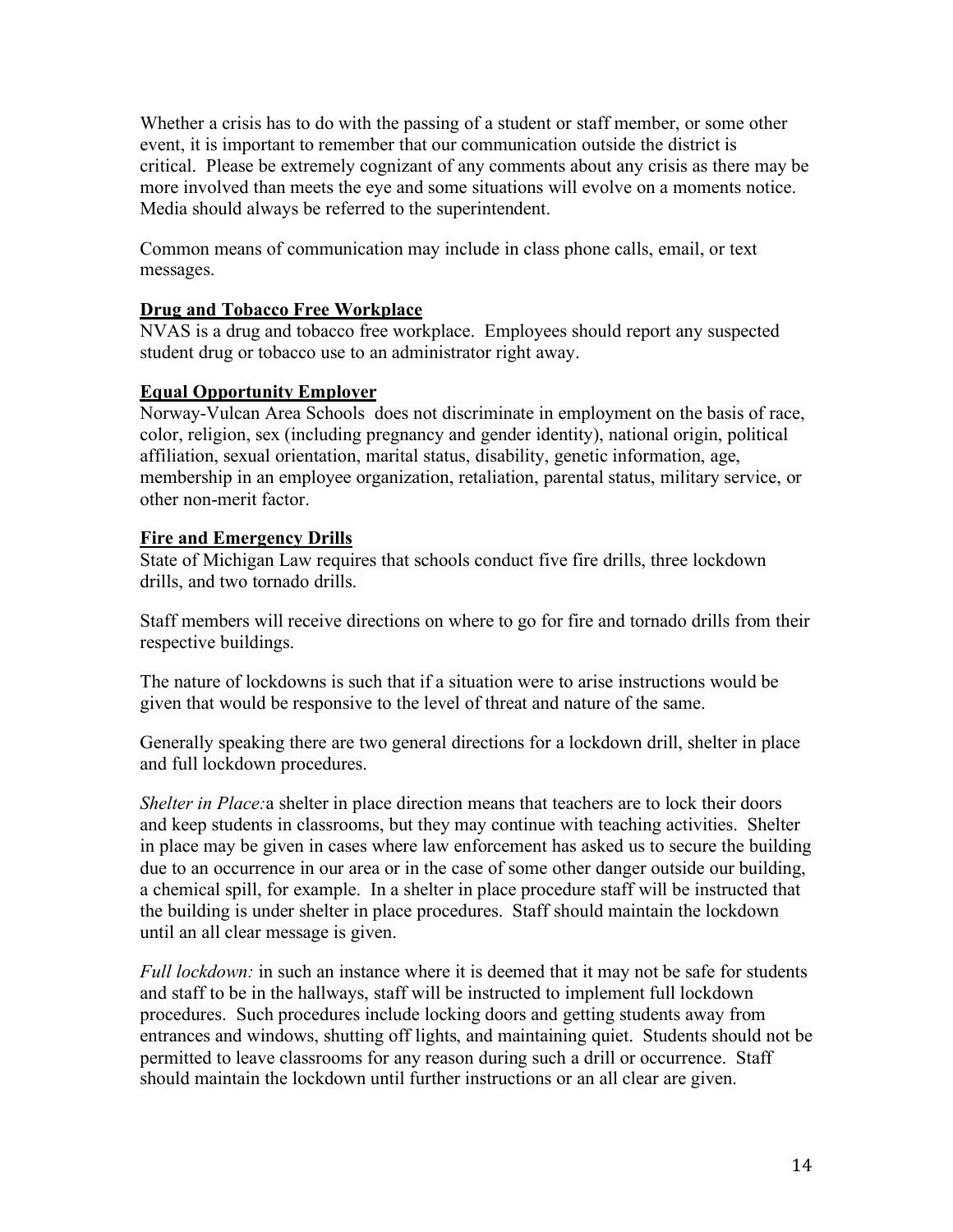In any lockdown if you see a student in the hallway as you are activating your procedures, you should move them quickly into your classroom whether they are your student or not.

## **Guests**

Guests to classrooms should be for academic and educational purposes. Teachers who expect a guest to their classrooms should let their main office know the date and time of the guest. Guests must stop by the respective building office and sign in and receive a Guest ID from the office.

If you have a question about the appropriateness of a guest, please see your administrator.

The safety of all staff and students relies on guests following reporting procedures before moving on to classrooms.

# **Harassment**

It is a violation of law and of District policy for any student or staff member to harass or intimidate another student or staff member. Harassment can take many forms but may include, but is not limited to: unwanted sexual comments or actions; comments or threatening actions regarding a person's race, gender, religion, ethnic group, orientation, or disability.

A student experiencing harassment should report it to a staff member immediately who will report it immediately to an administrator. A staff member witnessing the harassment of a student should report it to an administrator immediately whether the staff member believes the student has or will report it.

Staff members who experience harassment should report it to their administrator immediately. If a staff member feels uncomfortable reporting it to their administrator, the District has designated Joe Tinti and Susie Neuens as persons to whom it may be reported.

## **Inclement Weather**

The determination to close due to inclement weather is made by the superintendent or, in the absence of the superintendent, the transportation director.

Notice of closing is communicated via staff email, text (if opted into), phone call via our automated system, on Facebook, and via TV6 Marquette.

## **Leaving the Building-Staff**

Should a staff member need to leave the building for a period of time that will impact students, the staff member should contact an administrator right away.

# **Mail**

There are designated staff mailboxes in each building office. U.S. Mail and inner district communications may utilize staff mailboxes.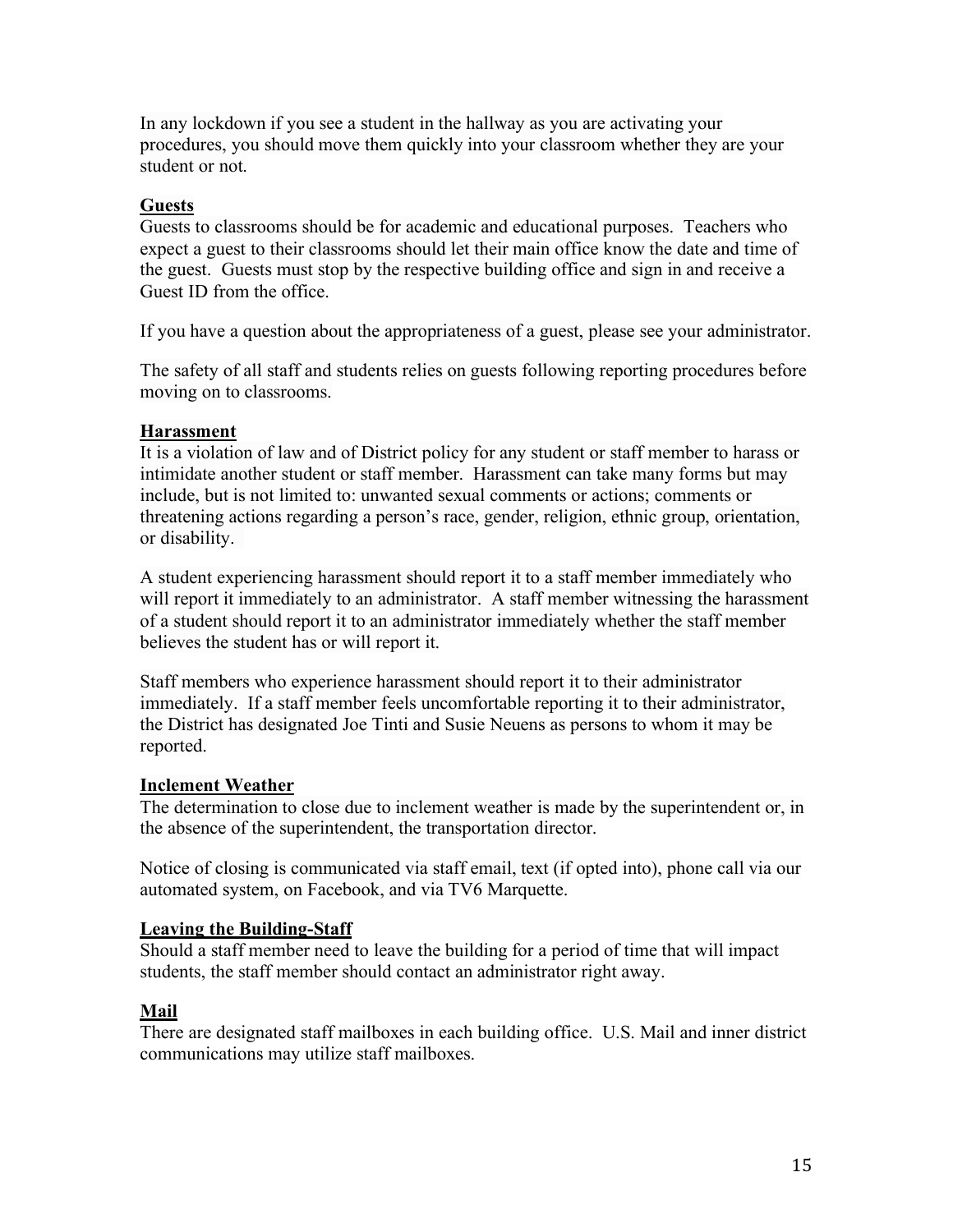Should staff need to mail out materials pertaining to school business, the U.S. Postal machine for the District is located in the Board office.

## **Media**

Staff are encouraged to share positive classroom, team, or individual accomplishments via the sharing of information with local media. Staff sharing such information should be advised to be aware of any students under their care whose parents have forbid them to be in pictures or articles about school happenings. News shared with media should also be shared with the appropriate administrator and the superintendent.

Staff should maintain a strict "no comment" stance toward all media when it comes to news media when it comes to any item of concern or controversy regarding a student or specific events that may prompt media attention. In such situations staff should refer reporters or others connected with the media to the superintendent.

It is important to remember by the Family Educational Rights and Privacy Act (commonly referred to as FERPA). This is why it is important for staff to not engage with the media on issues that are not related to the reporting of positive news.

## **Parent-Teacher Conferences**

Staff are required to attend Parent-Teacher Conferences as designated by Contract on scheduled dates.

### **Pre-Planned Personal Days**

Forms are available in building offices for the reporting of pre-planned personal days. Said completed forms should be turned in to the Board office.

## **Professional Dress Code**

Staff are expected to dress in a professional manner according to their duties. Business casual attire is acceptable.

Individual buildings have established Fridays as a Dress Down day and have allowed jeans and a staff shirt with a donation. This is determined on a building by building basis.

## **Staff Meetings**

District-wide and building staff meetings may be called as need is determined. Districtwide meetings will be held in the Media Center unless otherwise designated.

## **Threats**

Staff members who hear, see, or who learn of threats to students, staff, or to the school as a part or a whole should report the threat to a school or district administrator immediately.

If a threat is delivered electronically, the staff member should take care to save the threat and not erase or delete it. The threat should be shared with building and/or district administration immediately. If the threat is on a student device, the staff member should